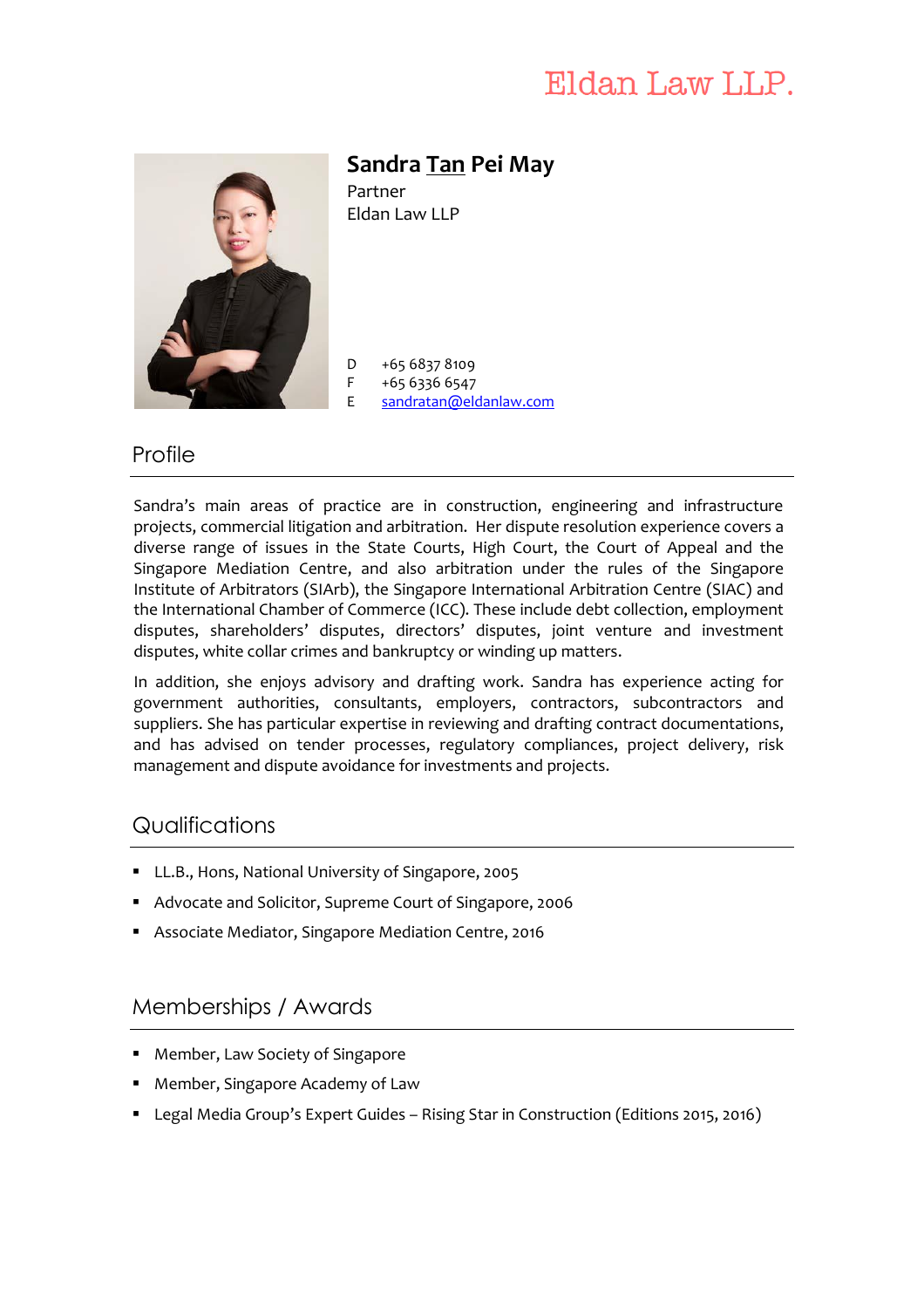# Some Notable Matters

| <b>Front End &amp; Advisory</b><br>Construction         | Advising and representing a luxury hotel on various concerns<br>arising during the demolition and construction of a<br>neighbouring mixed-development on a shopping belt in<br>Singapore.<br>Advising and representing clients on delay and/or<br>termination-related issues in construction projects, including<br>a government authority for an approximately S\$5 million<br>construction project, a Singapore contractor for an<br>approximately S\$89 million construction project, a Singapore<br>contractor on extension and upgrading works at a port, a<br>Korean company on a slipform and transfer system contract,<br>and a multinational contractor on design and installation<br>works at a qualification and test facility. |
|---------------------------------------------------------|--------------------------------------------------------------------------------------------------------------------------------------------------------------------------------------------------------------------------------------------------------------------------------------------------------------------------------------------------------------------------------------------------------------------------------------------------------------------------------------------------------------------------------------------------------------------------------------------------------------------------------------------------------------------------------------------------------------------------------------------|
|                                                         | Advising and representing various parties such<br>as<br>government authorities, consultants, employers, developers,<br>contractors, subcontractors, management corporations and<br>subsidiary proprietors in disputes involving landed and strata<br>titled industrial, commercial and residential properties.                                                                                                                                                                                                                                                                                                                                                                                                                             |
|                                                         | Advising on compliance with and infringements of the<br>Architects Act and Professional Engineers Act.                                                                                                                                                                                                                                                                                                                                                                                                                                                                                                                                                                                                                                     |
|                                                         | Drafting and advising on procurement, engineering and<br>construction-related contracts (including various standard<br>forms contracts such as the Public Service Sector Conditions<br>of Contract, the Singapore Institute of Architects Conditions<br>of Contract, the REDAS Design and Building Conditions of<br>Contract, and the FIDIC forms of contract), warranties and<br>indemnities, performance bonds and guarantees.                                                                                                                                                                                                                                                                                                           |
|                                                         | Drafting and advising clients on development, option, sale<br>п<br>and purchase, and lease agreements. These include<br>transactions involving Jurong Town Corporation and a Build-<br>Operate-Transfer development agreement for a resort in<br>Korea.                                                                                                                                                                                                                                                                                                                                                                                                                                                                                    |
| <b>Front End &amp; Advisory</b><br>General / Commercial | Drafting and advising employers and employees on non-<br>disclosure agreements, restraint of trade provisions and<br>general employment contracts and policies.                                                                                                                                                                                                                                                                                                                                                                                                                                                                                                                                                                            |
|                                                         | Drafting and advising on programming and software<br>development, licensing and service level agreements.                                                                                                                                                                                                                                                                                                                                                                                                                                                                                                                                                                                                                                  |
|                                                         | Drafting and advising on various commercial transactions,<br>٠<br>such as assets sale and purchase agreements, shareholders<br>agreements, joint venture or partnership agreements etc.                                                                                                                                                                                                                                                                                                                                                                                                                                                                                                                                                    |

 Drafting and advising on standard terms and conditions template for various operational purposes both up and down stream, such as for supply of services or products, lease of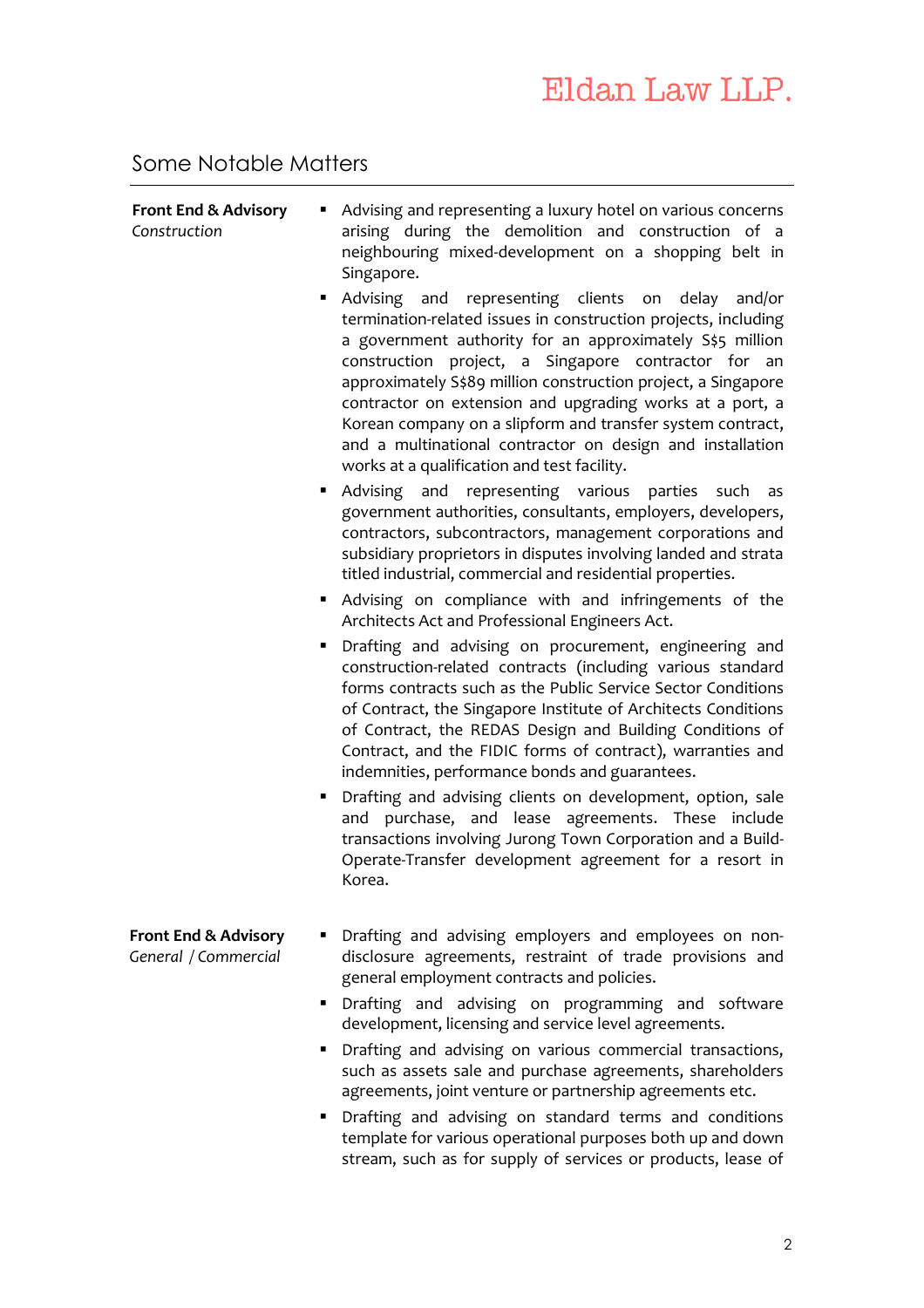movable or immovable property, etc.

- Advising and representing a Singapore bank to manage multi-jurisdictional disputes arising from the total loss of a vessel and cargo onboard, and to instruct on legal proceedings in Turkey and Hong Kong.
	- Advising and representing an offshore aviation company in a case involving defamatory statements made against it.

#### **Arbitration**

*Energy, Oil & Gas*

- Acting for a multinational engineering subcontractor against its subcontractor in an ICC arbitration involving an approximately US\$850,000 claim arising from the Trans Thailand Malaysia Project Gas Onshore Pipeline System.
- Acting for a multinational contractor in a SIAC arbitration involving variation works and delay claims concerning architectural installation and mechanical engineering works for oilfield accommodation topsides.
- Acting for an Indian company against a Singapore subcontractor in a SIArb arbitration involving disputes over the design and construction of water and waste water treatment systems for Vietnamese power plants.

#### **Arbitration**

*Construction*

- Acting for a multinational contractor against its design consultants in an ICC arbitration involving an approximately US\$39 million claim arising from engineering design liability disputes in the Taiwan High Speed Railway project.
- Acting for a Singapore university against a contractor in an ad hoc arbitration concerning disputes over the design, construction, installation, testing and commissioning of an optic fibre network.
- Acting for a subcontractor against the main contractor in an SIAC arbitration concerning disputes over reinforced concrete works done for a high security purpose-built facility.
- Acting for a Singapore company in a SIAC arbitration in an approximately S\$11 million claim concerning a joint venture agreement for the procurement and supply of sand from Cambodia to Singapore.

#### **Litigation** *Construction*

- Acting for a Hong Kong contractor in the Singapore Courts in an approximately S\$16 million termination claim against Jurong Town Corporation: *Wishing Star Ltd v Jurong Town Corporation* [2008] 2 SLR(R) 909 (CA).
- Defending a project manager against criminal charges arising from the collapse of bar chairs at the Fusionpolis Project in a 43-days trial.
- Acting for a contractor in an approximately S\$9 million claim